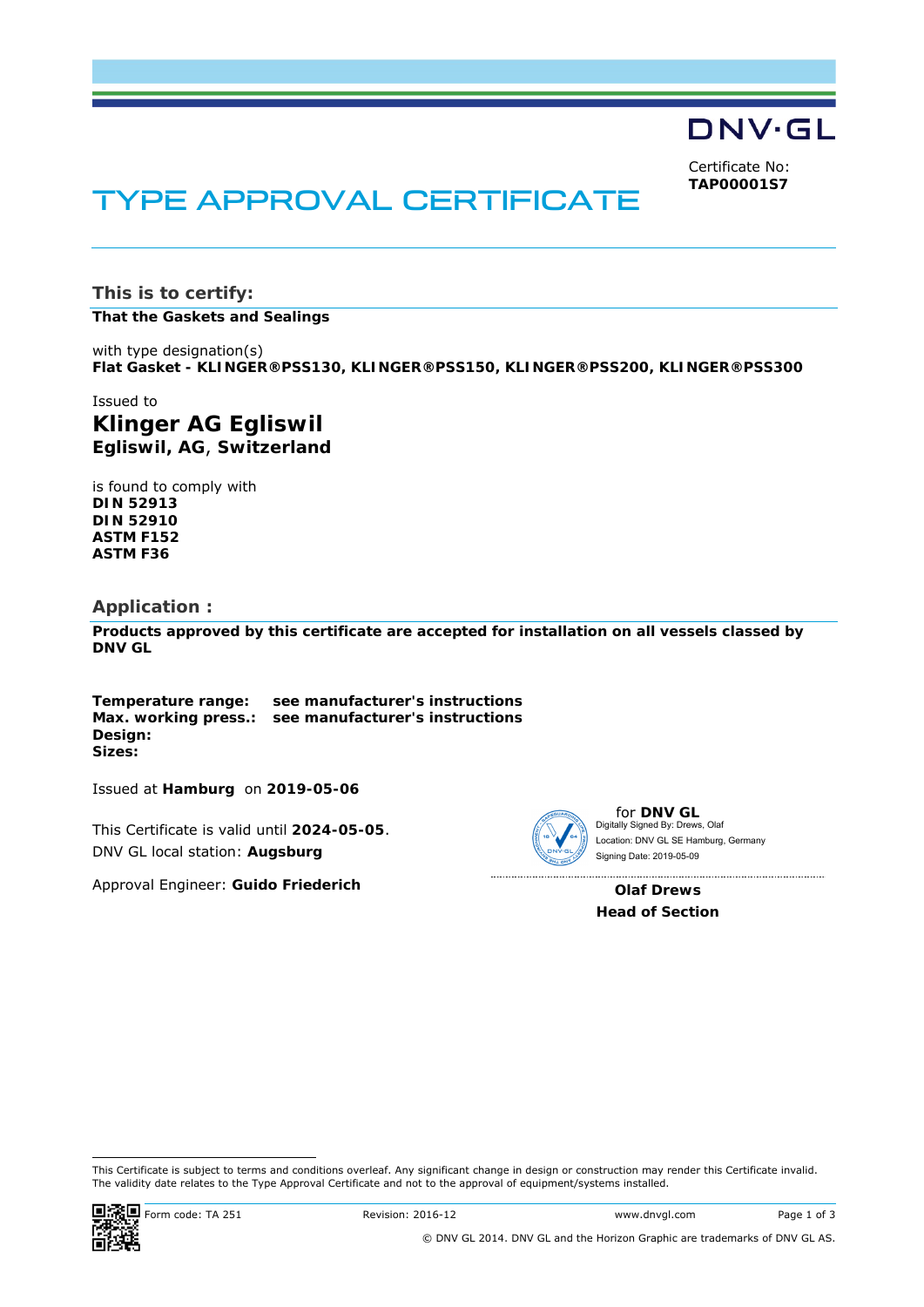Job Id: **262.1-030278-1**  Certificate No: **TAP00001S7**

#### **PRODUCT DESCRIPTION**

#### **KLINGERmilam®PSS**

Asbestos free flat gasket material. Material composition based on a phlogopite mica fiber-free lamellar structure with a perforated stainless steel reinforcement of 0,1 mm.

Stainless steel material types: EN 1.4401 / AISI 316

Dimensions:

Sizes: 1200 x 1000 mm Tolerances: Thickness acc. DIN 28091-1 Length  $\pm$  5 mm, width  $\pm$  5 mm

Technical data for KLINGERmilam®PSS gaskets :

| Technical data                    | Standard         | <b>PSS130</b>           | <b>PSS150</b>           | <b>PSS200</b>           | <b>PSS300</b>           | Unit          |
|-----------------------------------|------------------|-------------------------|-------------------------|-------------------------|-------------------------|---------------|
| Compressibility                   | ASTM F36A        | $12 - 20$               | $12 - 20$               | $15 - 23$               | 18-26                   | $\%$          |
| Recovery                          | <b>ASTM F36A</b> | 30-45                   | $35 - 45$               | $32 - 42$               | $28 - 38$               | $\%$          |
| Ignition loss                     | DIN 52911        | $\leq$ 5                | $\leq$ 5                | $\leq$ 5                | $\leq 15$               | $\%$          |
| Stress relaxion                   | DIN 52913        | $\geq$ 33               | $\geq$ 33               | $\geq$ 33               | $\geq 30$               | MPa           |
| Stress relaxion                   | <b>BS 7531</b>   | $\geq 28$               | $\geq 28$               | $\geq 28$               | $\geq 20$               | MPa           |
| Tang insert<br>material/thickness |                  | AISI 316 / 0,10         |                         |                         |                         | mm            |
| Continuous Service<br>temperature |                  | max.<br>900 $\degree$ C | max.<br>$900^{\circ}$ C | max.<br>$900^{\circ}$ C | max.<br>$900^{\circ}$ C | °C            |
| Gas leakage He @                  |                  | $\leq 0.10$             | $\leq 0.10$             | $\leq 0.15$             | $\leq 1,50$             | $mg/s*m^{-1}$ |
| [test conditions]                 |                  | $[30/6]$                | [30/6]                  | [30/6]                  | [30/6]                  | MPa/bar       |
| <b>Stress</b>                     |                  | $\leq 100$              | $\leq 90$               | $\leq 80$               | $\leq 80$               | MPa           |
| <b>Thickness</b>                  |                  | 1.3                     | 1.5                     | 2.0                     | 3.2                     | mm            |

### **APPLICATION**

The above listed gasket material sheet type may be used under consideration of the mechanical and technical characteristics as well as physical and chemical properties for the following applications:

On board ships and other structures classed by DNV GL as follows: Ship's piping systems, pressurized items and machinery containing e.g. the following fluids: non flammable gases, oil, fuel oil, water.

The selection of the gaskets for the corresponding application and appropriate installation has to be in accordance with the instructions of the manufacturer.

# **LIMITATION / EXCLUSIONS**

- Pipe lines for LNG and flammable gas systems and cryogenic fluids.
- Cargo lines on chemical and gas tankers carrying flammable and/or noxious media, propylene oxide and mixtures of ethylene and propylene oxide.